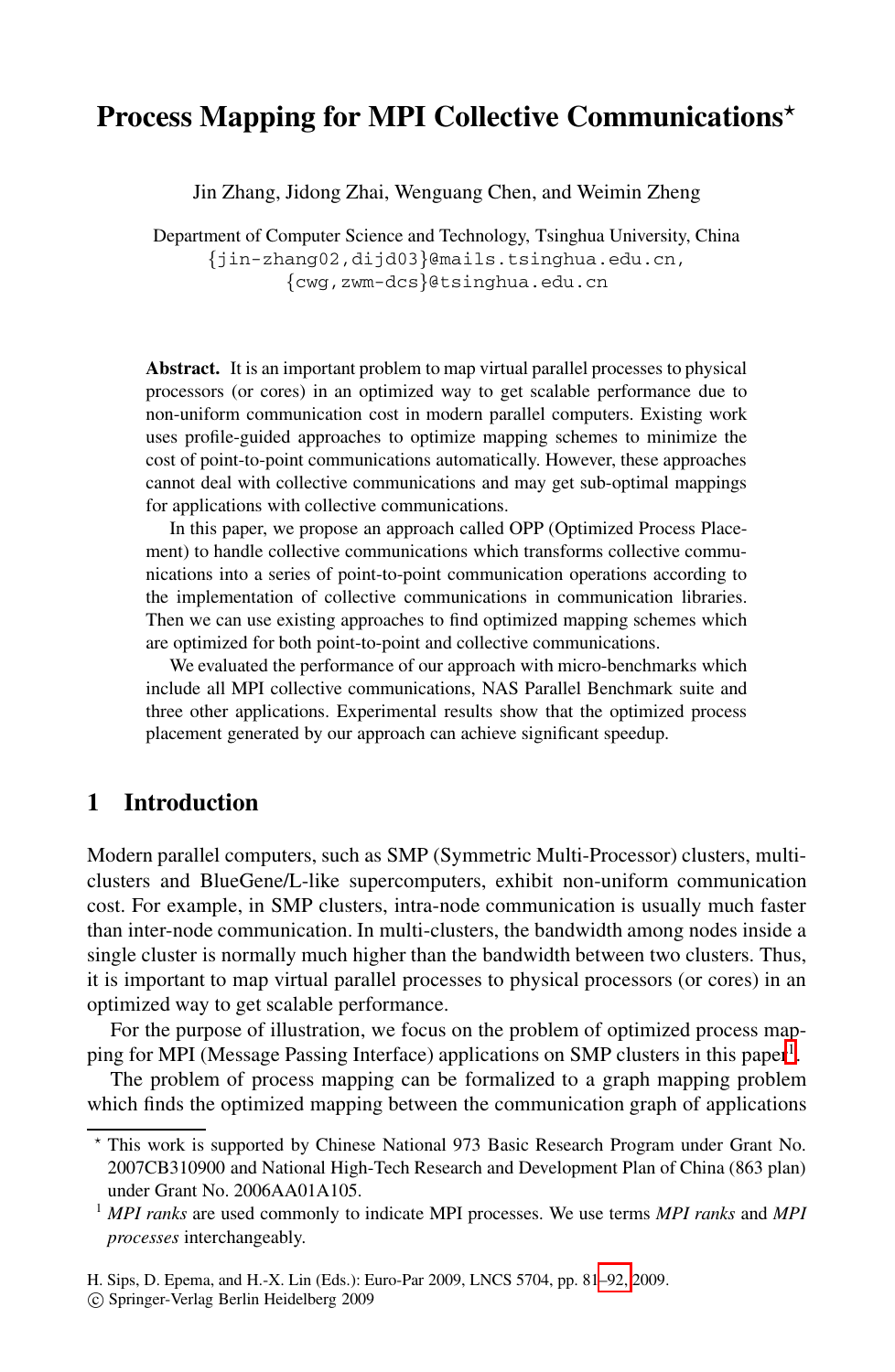and the topology graph of the underlying parallel computer systems. Existing research work, such [as](#page-10-0) MPI/SX [1], MPI-VMI [2] and MPIPP [3], addresses this problem by finding optimized process mapping for **point-to-point communications**. However, they all ignore **collective communications** which are also quite sensitive to process mapping.

In this paper, we propose a way to optimize process mapping for collective communications. Our approach called OPP is based on the observation that most collective communications are implemented through a series of point-to-point communications. Thus we can transform collective communications into a series of point-to-point communications according to their implementation in communication libraries. Then we can use the existing framework [3] to find out the optimized process mapping for whole applications.

The co[ntri](#page-10-1)butions of this paper can be summarized as follows:

- A method to find optimized mapping scheme for a given collective operation by decomposing it to a seri[es](#page-1-0) of point-to-point communications.
- Integration of the above method with existing process map[pi](#page-3-0)ng research work to obtain optimized process mapping for whole parallel applications which have both point-to-point communications and collective communi[cat](#page-6-0)ions.
- We perform extensive experiments with micro-benchmarks, the NAS Parallel Benchmark suite (NPB) [4] and [t](#page-10-2)hree other applications to demonstrate the effectiveness of our method.

<span id="page-1-0"></span>Our paper is organized as follows, in Section 2 we discuss the related work, and Section 3 describes the brief framework about process placement mechanism. Section 4 introduces the method to generate communication topology of parallel applications. And the experimental environment and experimental results are shown in Section 5 and Se[cti](#page-10-3)on 6. We discuss the interaction between process mapping and collective communication optimization and propose an alternative way to deal with the process placement problem in Section 7. Conclusion is finally made in Section 8.

# **2 Related Works**

Various process mapping approaches have been proposed to optimize the communication performance for message passing applications in SMP clusters and multi-clusters [\[5,](#page-11-1) [6,](#page-11-2) 3]. MPICH-VMI [2] proposes a profile-guided approach to obtain the application communication topology, and uses general graph partitioning algorithm to find optimized mapping from parallel processes to processors. But MPICH-VMI requires users to provide the network topology of the target platform. MPIPP [3] makes the mapping procedure more automatically by employing a tool to probe the hardware topology graph so that it can generate optimized mapping without users' knowledge on either applications or target systems. MPIPP also proposes a new mapping algorithm which is more effective for multi-clusters than previous work. Topology mapping on BlueGene/L has been studied in [7, 8] which describe a comprehensive topology mapping library for mapping MPI processes onto physical processors with three-dimensional grid/torus topology. However, none of the above work handles the problem of optimizing process mapping for collective communications, and may get sub-optimal process mapping results for applications with collective communications.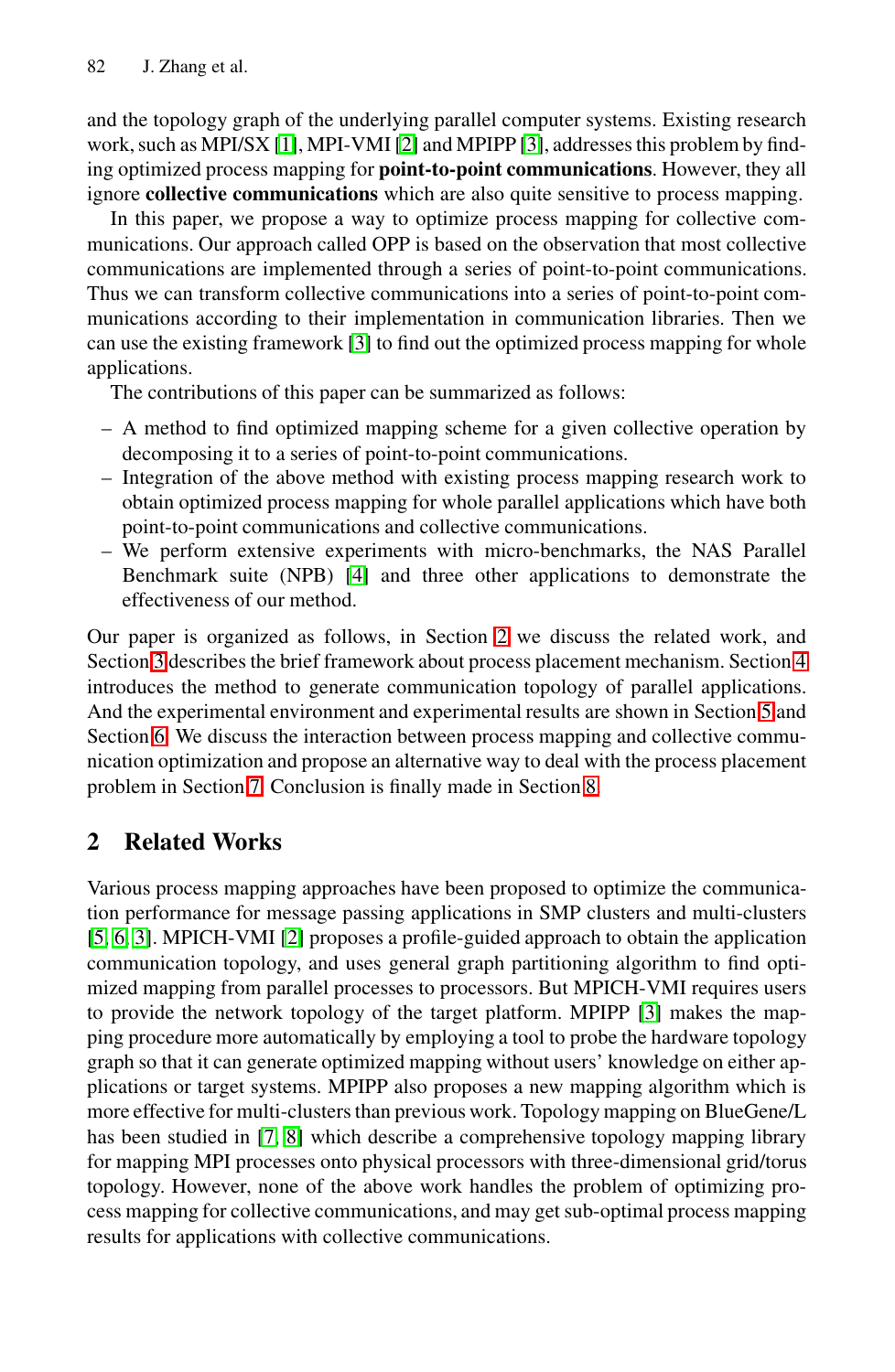<span id="page-2-1"></span>Much work has been done on optimized implementations of collective communications. For example, Magpie [9] is a collective communication library optimized for wide area systems. Sanders et al.[10], Sistare et al.[11] and Tipparaju et al.[12] discuss various approaches to optimize collective communication algorithms for SMP clusters. Some work focuses on using different algorithms for different message size, such as [13, 14]. None of previous work shows how it interacts with existing process placement approaches which are based on point-to-point communications and may also result in sub-optimal mappings.

Our work, to the best of our knowledge, is the first one to obtain optimized process mapping for applications with both [co](#page-2-0)llective communications and point-to-point communications.

## **3 The Framework of Process Placement**

In this section, we illustrate the framework of process placement. In general, the process placement algorithm takes parameters from target systems and parallel applications, and outputs the process placement scheme, as illustrated in Figure 1.

<span id="page-2-0"></span>

**Fig. 1.** The framework of our process placement method

Target systems are model[ed](#page-11-3) [w](#page-11-3)ith network topology graphs (NTGs) describing bandwidth and latency between processors (cores), which are obtained with a network topology analysis tool automatically. The tool is implemented with a parallel ping-pong test benchmark which is similar to the one used in MPIPP [3]. Two  $M \times M$  matrices are used to represent network topology graphs, where *M* is the number of processor cores in the target system: (1) *NTGbw* describes the communication bandwidth and (2) *NTGlatency* describes the communication latency between each pair of two processor cores. We adopt the method used in MVAPICH [15] to measure and calculate latency and bandwidth between two processor cores.

Parallel applications are characterized with communication topology graphs (CTGs) which include both message count and message volume between any pair of MPI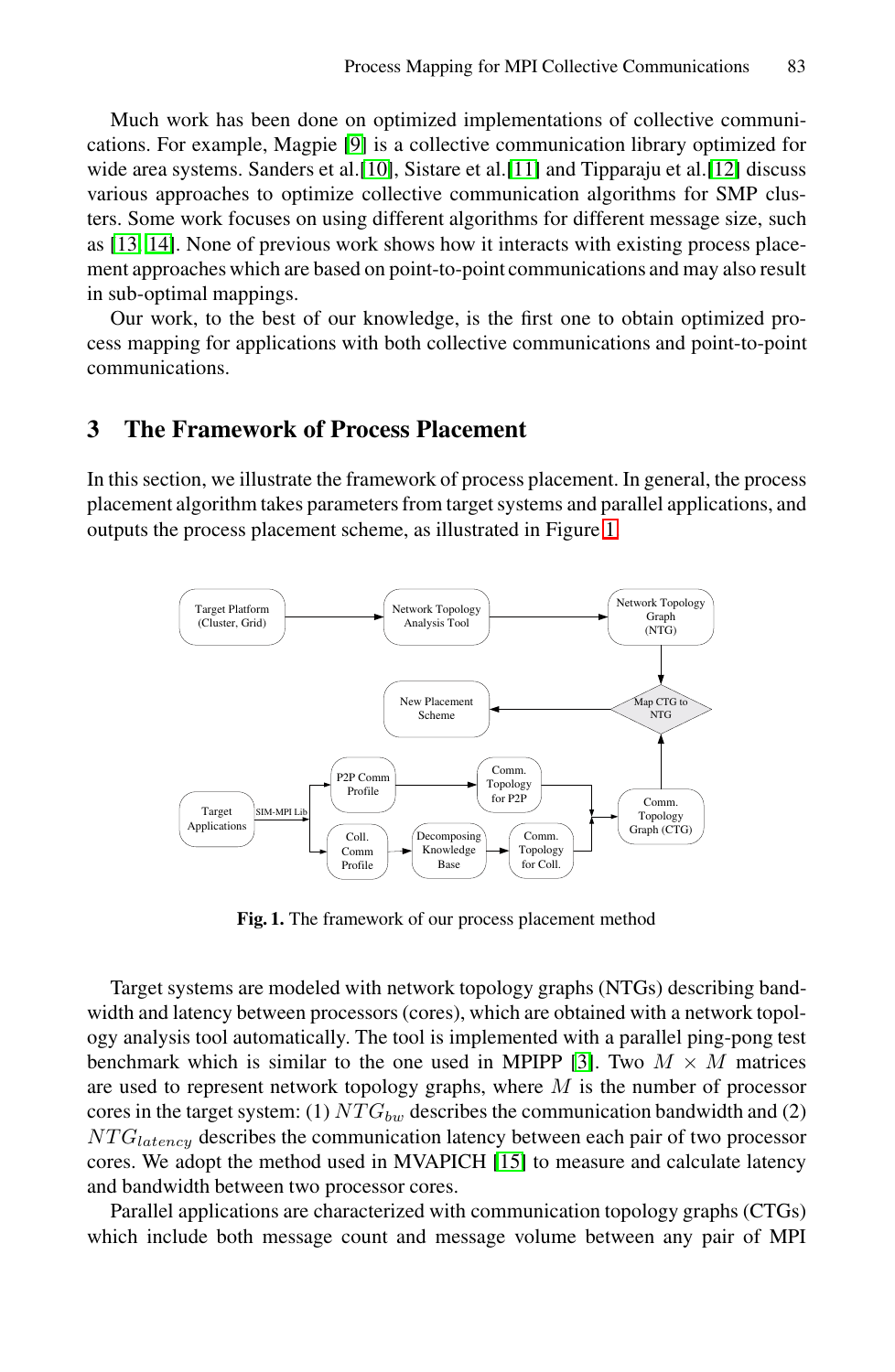ranks. We process point-to-point communications and collective communications separately. For point-to-point communications, we use two matrices,  $CTG_{p2p\_count}$  and  $CTG_{p2p\_volume}$ , to represent the number or aggregated volume of point-to-point communications between rank *i* and *j* in a parallel application respectively (Please refer to [3] for details). For collective operations, we propose a method to translate all collective communications into point-to-point communications, which will be described in detail in Section 4. Now assuming we have translated all collective communications into a series of point-to-point communications, we can generate the following two matrices  $CTG_{coll\_count}$  and  $CTG_{coll\_volume}$  in which element  $(i, j)$  represents the number or volume of **translated** point-to-point communications from **collective communications** between rank *i* and *j* respectively. Then the com[mu](#page-10-0)nication topology of the whole application can be represented by two matrices which demonstrate message count and message volume for both collective and point-to-point communications:

 $CTG_{app\_count} = CTG_{coll\_count} + CTG_{p2p\_count}$  $CTG_{app\_volume} = CTG_{coll\_volume} + CTG_{p2p\_volume}$ 

<span id="page-3-0"></span>We feed the network topology graphs and communication topology graphs to a graph partitioning algorithm to get the optimized process placement. In our implementation, we use the heuristic k-way graph partitioning algorithm proposed in [3] which gives a detailed description for its implementation and performance.

## **4 Communication Topology Graphs of Collective Communications**

In this section, we introduce our approach to [dec](#page-11-4)ompose collective communications into point-to-point communications. We first use *MPI Alltoall* as a case study, then we show the construction of Decomposition Knowledge Base (DKB) which can be employed to transform every MPI collective communications into point-to-point communications.

## **4.1 A Case Study:** *MPI Alltoall*

[One](#page-4-0) implementation of *MPI Alltoall* is the Bruck Algorithm [16], as shown in Figure 2. At the beginning, rank *i* rotates its data up by *i* blocks. In each communication step *k*, process *i* sends to rank $(i + 2<sup>k</sup>)$  all those data blocks whose *k*th bit is 1, receives data from rank $(i - 2<sup>k</sup>)$ . After a total of  $\lceil \log P \rceil$  steps, all the data get routed to the right destination process. A final step is that each process does a local inverse shift the right destination process. A final step is that each process does a local inverse shift to place the data in the right order.

For an *MPI Alltoall* instance on 8 MPI ranks, we [ca](#page-2-1)n deco[mp](#page-4-1)ose it in three steps as illustrated in Figure 2. Assuming the message size of each item is 10 byte, then *step* 0 can be decomposed into 8 point-to-point communications whose message sizes are all 40 bytes. The second and third steps can also be decomposed into 8 point-to-point communications of 40 bytes respectively. Finally, we decompose the *MPI Alltoall* into 24 different point-to-point communications. We aggregate the volume and number of messages between each pair of the MPI ranks and get the communication graphs (*CTGcoll count* and *CTGcoll volume*), which are first introduced in Section 3. Figure 3 shows the *CTGcoll volume* for this *MPI Alltoall* instance.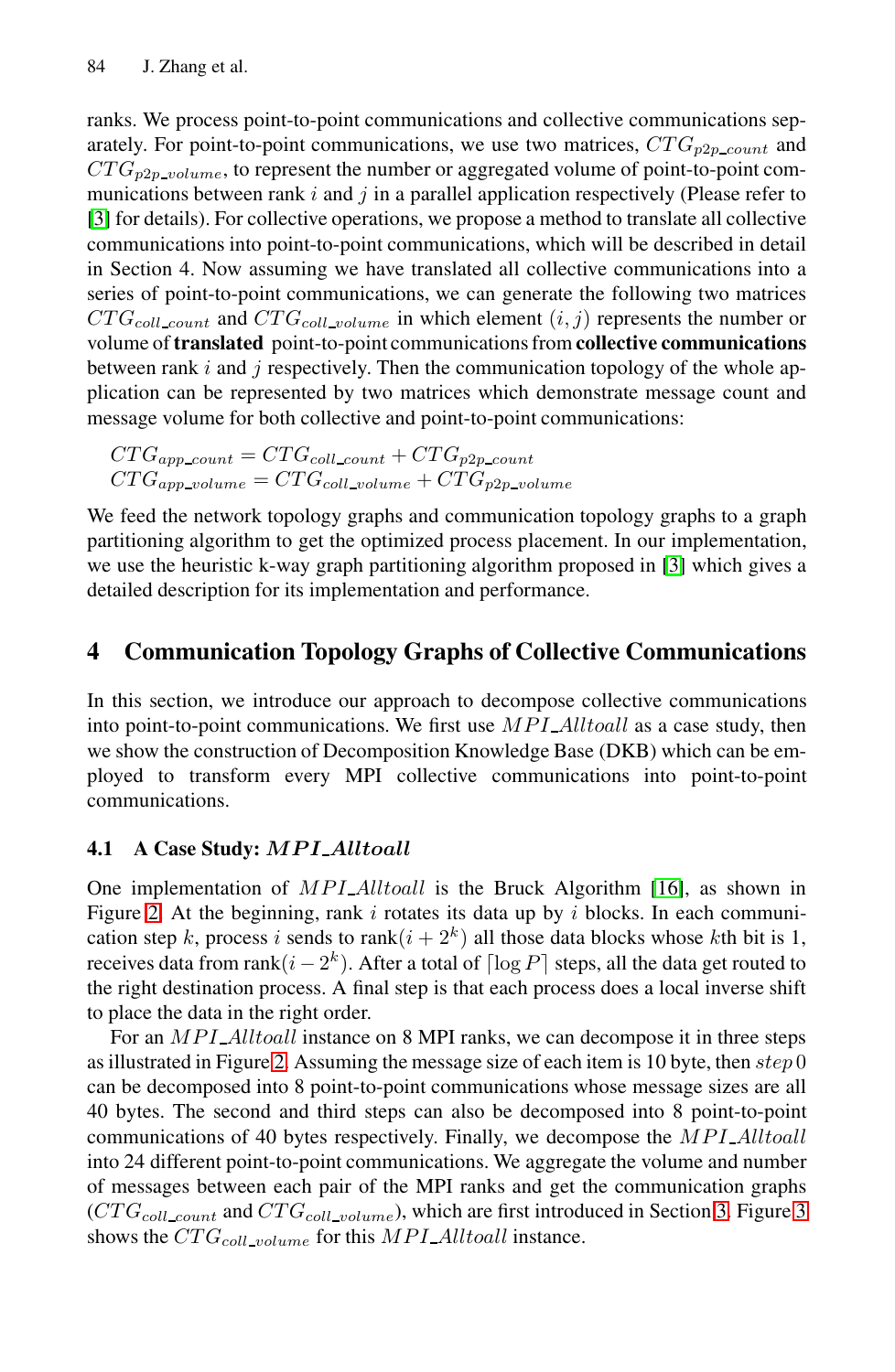

<span id="page-4-0"></span>**Fig. 2.** Bruck Algorithm for *MPI Alltoall* with 8 MPI ranks. The number (*ij*) in each box represents the data to be sent from rank *i* to rank *j*. The shaded boxes indicates the data to be communicated in the next step.

| P7             | 40             | 40           | $\overline{0}$ | 80             | $\mathbf{0}$ | 40             | 40           | $\mathbf{0}$ |
|----------------|----------------|--------------|----------------|----------------|--------------|----------------|--------------|--------------|
| P <sub>6</sub> | 40             | $\mathbf{0}$ | 80             | $\mathbf{0}$   | 40           | 40             | $\mathbf{0}$ | 40           |
| P <sub>5</sub> | $\mathbf{0}$   | 80           | $\mathbf{0}$   | 40             | 40           | $\mathbf{0}$   | 40           | 40           |
| P <sub>4</sub> | 80             | $\mathbf{0}$ | 40             | 40             | $\mathbf{0}$ | 40             | 40           | $\mathbf{0}$ |
| P <sub>3</sub> | $\mathbf{0}$   | 40           | 40             | $\mathbf{0}$   | 40           | 40             | $\mathbf{0}$ | 80           |
| P <sub>2</sub> | 40             | 40           | $\mathbf{0}$   | 40             | 40           | $\mathbf{0}$   | 80           | $\mathbf{0}$ |
| P1             | 40             | $\mathbf{0}$ | 40             | 40             | $\mathbf{0}$ | 80             | $\mathbf{0}$ | 40           |
| P <sub>0</sub> | $\mathbf{0}$   | 40           | 40             | $\mathbf{0}$   | 80           | $\overline{0}$ | 40           | 40           |
|                |                |              |                |                |              |                |              |              |
|                | P <sub>0</sub> | P1           | P <sub>2</sub> | P <sub>3</sub> | P4           | <b>P5</b>      | <b>P6</b>    | P7           |

<span id="page-4-1"></span>**Fig. 3.** Decomposition results for Bruck Algorithm of *MPI Alltoall* with 8 MPI ranks. The value of the block  $(i, j)$  represents the communication volume between the process  $i$  and the process *j* during the process of collective communications.

## **4.2 Decomposition Knowledge Base**

The previous section shows how we can decompose *MPI Alltoall* to point-to-point communications and generate its communication graphs. The same approach can be applied to other MP[I co](#page-11-3)llection communications too.

One of the challenge to decompose MPI collective communications is that they are implemented in different ways for different MPI libraries. What's more, even in the same MPI library, the algorithms used to implement a certain collective communication may depend on the size of messages and the number of processes.

To correctly identify implementation algorithms for each collective communication, we build a Decomposing Knowledge Base (DKB) which records the rules to map collective communications to its implementation algorithms. Through analyzing the MPICH-1.2.7 [18] code and MVAPICH-0.9.2 [15] code manually, we get the underlying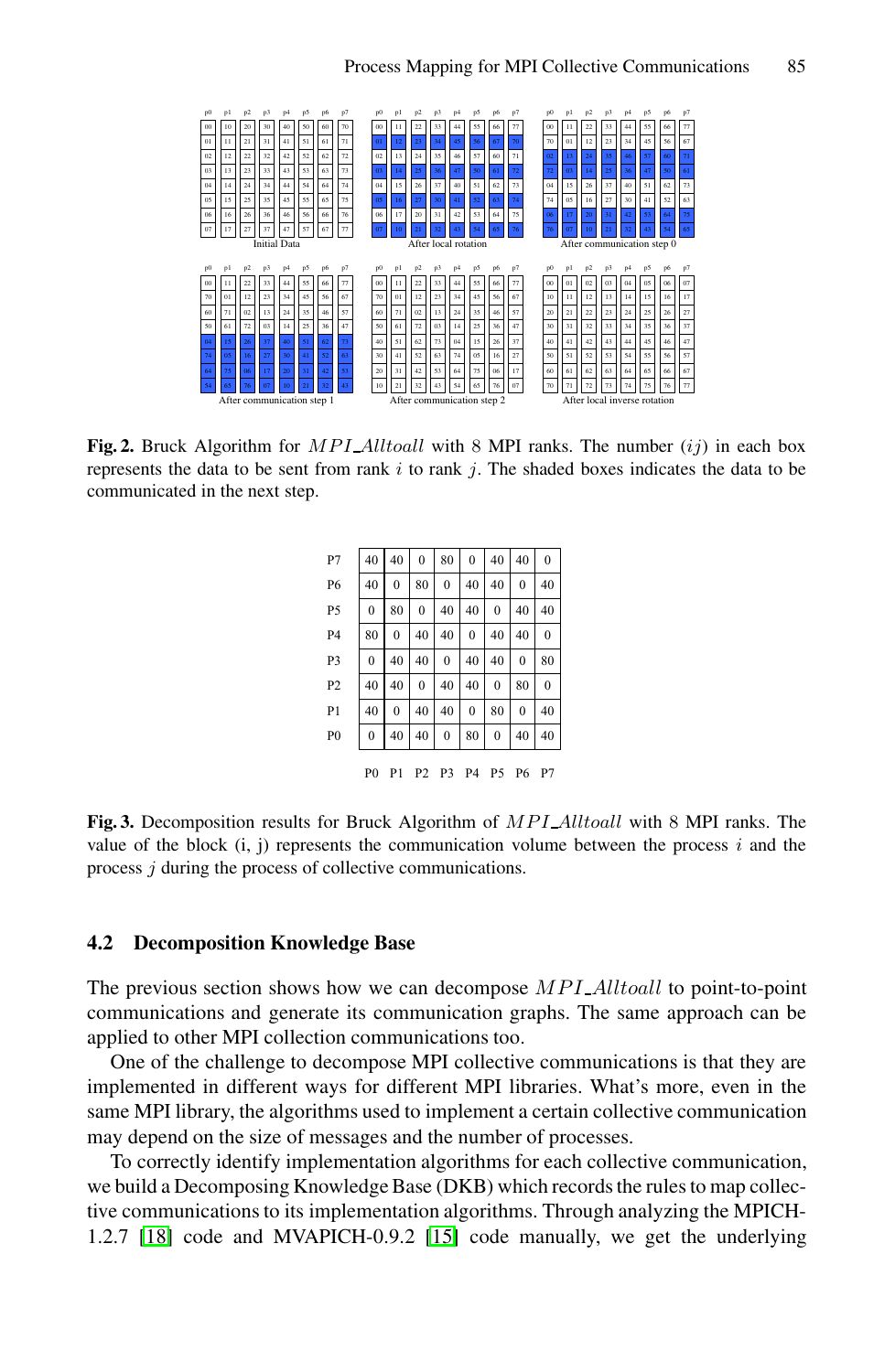| Name          | <b>MPICH-1.2.7</b>                                                                                                                     | MVAPICH-0.9.2                                               |
|---------------|----------------------------------------------------------------------------------------------------------------------------------------|-------------------------------------------------------------|
| Barrier       | Recursive Doubling                                                                                                                     | Recursive Doubling                                          |
| <b>B</b> cast | Binomial Tree (SIZE<12288bytes or NP<8)                                                                                                | Binomial Tree (SIZE<12288bytes and NP<8)                    |
|               | Van De Geijn (SIZE<524288bytes, power-of-two MPI processes and NP>8)                                                                   | Van De Geijn (the other conditions)                         |
|               | Ring (the other conditions)                                                                                                            |                                                             |
| Allgather     | Recursive Doubling (SIZE*NP<524288bytes and power-of-two MPI processes) Recursive Doubling                                             |                                                             |
|               | Bruck (SIZE*NP<81920bytes and non-power-of-two MPI processes)                                                                          |                                                             |
|               | Ring (the other conditions)                                                                                                            |                                                             |
| Allgathery    | Recursive Doubling (SIZE*NP<524288bytes and power-of-two MPI processes)                                                                | Recursive Doubling (TOTAL_SIZE<262144bytes)                 |
|               | Bruck (SIZE*NP<81920bytes and non-power-of-two MPI processes)                                                                          | Ring(the other conditions)                                  |
|               | Ring (the other conditions)                                                                                                            |                                                             |
| Gather        | Minimum Spanning Tree                                                                                                                  | Minimum Spanning Tree                                       |
| Reduce        | Rabenseifner (SIZE>2048bytes and OP is permanent.)                                                                                     | <b>Recursive Doubling</b>                                   |
|               | Binomial Tree (the other conditions)                                                                                                   |                                                             |
| Allreduce     | Recursive Doubling (SIZE<2048bytes or OP is not permanent.)                                                                            | <b>Recursive Doubling</b>                                   |
|               | Rabenseifner (the other conditions)                                                                                                    |                                                             |
| Alltoall      | Bruck (SIZE<256bytes and NP>8)                                                                                                         | Recursive Doubling (SIZE<128bytes)                          |
|               | Isend_Irecv (256bytes <size<32768bytes)< td=""><td>Isend_Irecv (128bytes<size<262144)< td=""></size<262144)<></td></size<32768bytes)<> | Isend_Irecv (128bytes <size<262144)< td=""></size<262144)<> |
|               | Pairwise Exchange (the other conditions)                                                                                               | Pairwise Exchange (the other conditions)                    |
| Scatter       | Minimum Spanning Tree                                                                                                                  | Minimum Spanning Tree                                       |
| Scattery      | Linear                                                                                                                                 | Linear                                                      |
| Gathery       | Linear                                                                                                                                 | Linear                                                      |
| Alltoally     | Isend_Irecv                                                                                                                            | Isend_Irecv                                                 |

**Fig. 4.** Classify algorithms used in MPICH and MVAPICH. SIZE represents the communication size. NP represents the number of MPI processes. OP represents the operation used in MPI\_Allreduce or MPI\_Reduce and TOTAL\_SIZE used for MPI\_Allgatherv represents the sum of sizes received from all the other processes (Van de Geijn and Rabenseifner's algorithms are proposed in [13] and [17] respectively.).

collective communication al[go](#page-5-0)rithms listed in Figure 4. This table presents collective communication algorithms used in different collective communications. The DKB we built is a essentially similar table which can output the decomposition algorithms used by a specified MPI collective communication depending on the interconnect, the MPI implementation, message sizes and the number of processes. Our current DKB covers MPICH-1.2.7 and MVAPICH-0.9.2 for both Ethernet and Infiniband networks.

With the help of DKB, we can generate the communication topology graph of any collective communications, as shown in Figure 5. We input a collective communication to DKB, which include the type of the collective communication, Root ID, Send Buf Size and Communicator ID. DKB outputs the algorithm used in this

<span id="page-5-0"></span>

**Fig. 5.** Usage of decomposing knowledge base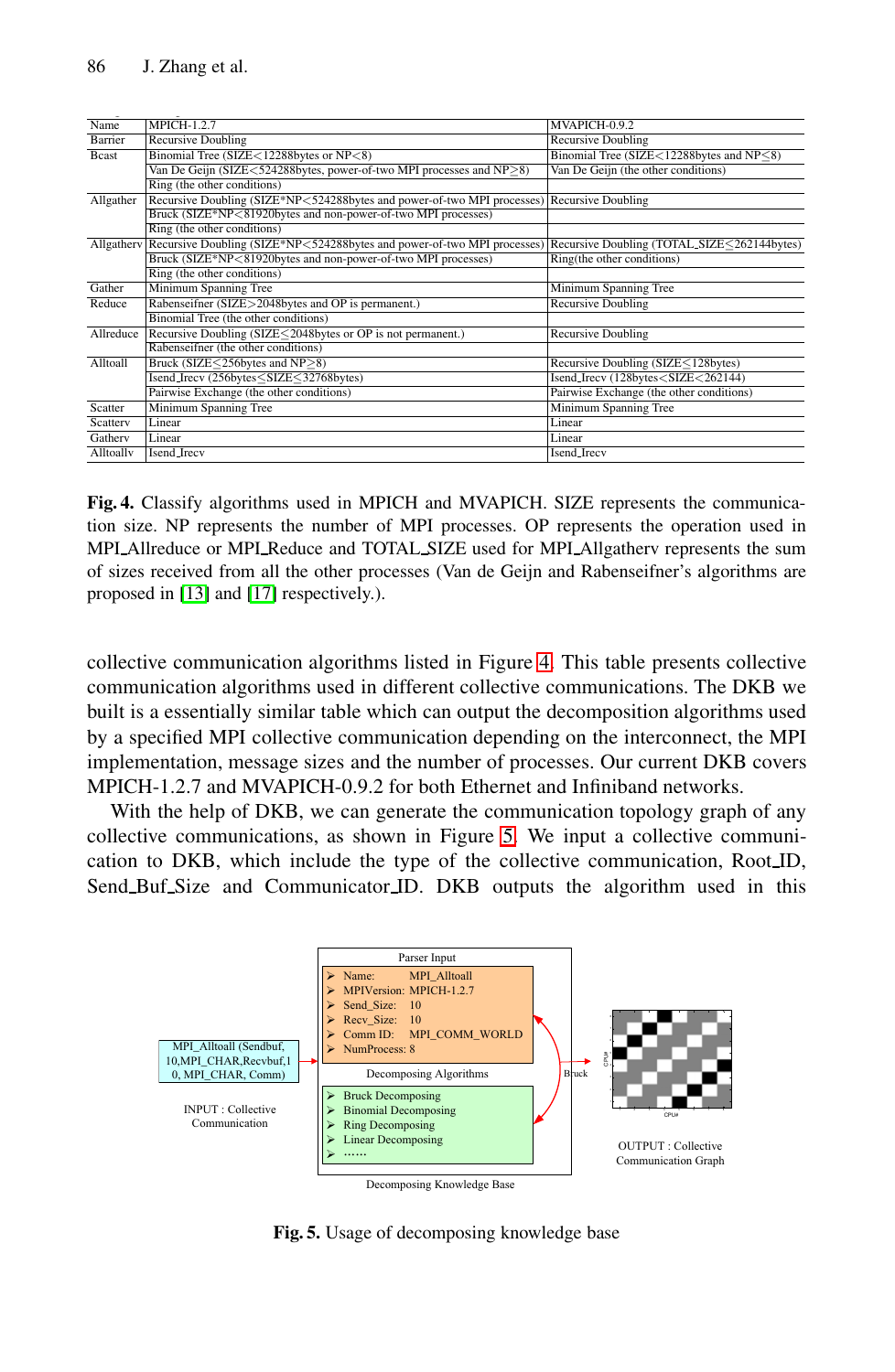<span id="page-6-0"></span>collective communication. We the[n](#page-2-1) [d](#page-2-1)ecompose the collective communication into a series of point-to-point communications based on its implementation. These pointto-point communications can then be used to generate the communication topology graph of this collective communication. We process the collective communications one by one, and aggregate their communication topology graphs to obtain the communication topology graphs for all the collective communications (*CTGcoll count* and *CTGcoll volume* defined in Section 3) of the whole application. Then we can perform process mapping according to steps described [in](#page-11-6) Section 3.

## **5 Experiment Platforms and Benchmarks**

#### **5.1 Experiment Platforms**

We perfor[m](#page-6-1) experiments on a 16-node cluster in which each node is a 2-way server with 4GB memory. The processors in this cluster are 1.6GHz Intel Xeon dual core processors with 4MB L2 cache. Linux 2.6.9 and MPICH-1.2.7 [18] are installed on each node. These nodes are connected by a 1Gbps Ethernet. Since there are 64 cores in the cluster, we execute up to 64-rank MPI applications and all applications are compiled with Intel compiler 9.0.

The cluster exhibits non-uniform communication cost between cores. We use our network analysis tool to get the network topology graphs for our experimental network platform. Figure 6 and Figure 7 show the latency and bandwidth between each pair of cores in t[his](#page-11-7) [c](#page-11-7)luster. We see that communication inside a node is much faster than communication between nodes.

#### **5.2 Benchmarks and Applications**

We use the following benchmarks and applications to verify the effect of our optimized process placement scheme.

1. Intel MPI Benchmark (IMB) [19]

IMB is a micro-benchmark developed by Intel. We use it to verify that we can find optimized process placement for each MPI collective communication.



**Fig. 6.** Latency between cores

<span id="page-6-1"></span>**Fig. 7.** Bandwidth between cores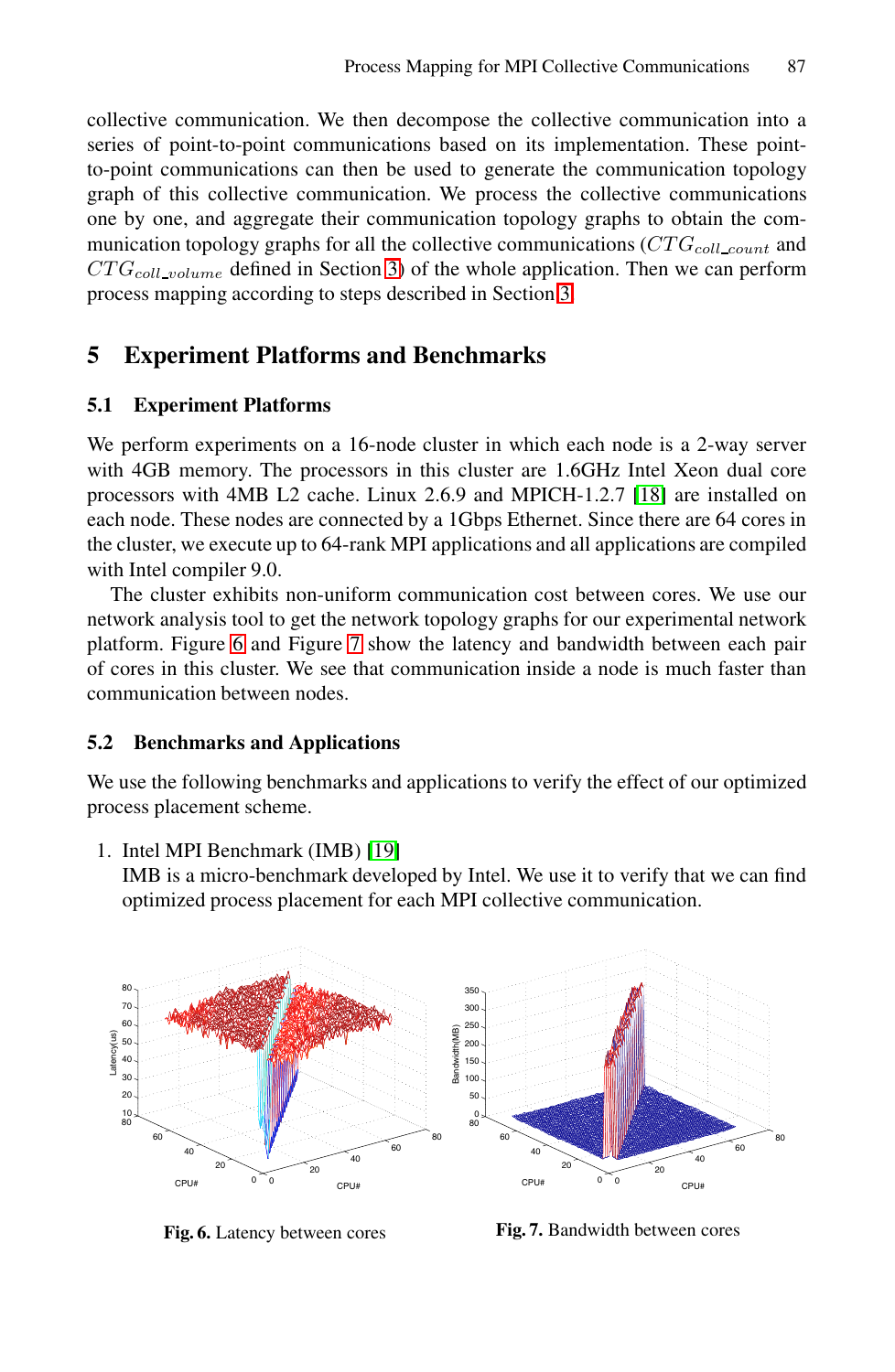- 88 J. Zhang et al.
- 2. NAS Parallel Benchmark (NPB) [4]

The NAS Parallel Benchmarks (NPB) are a set of scientific computation programs. In this paper, we use NPB 3.2 and Class C data set.

- 3. Three other applications
	- $-$  ASP [9]

A parallel application which solves the all-pairs-shortest-path problem with the Floyd-Warshall algorithm. It has been integrated into Magpie [9].

 $-$  GE  $[20]$ 

A message passing implementation of the Gauss Elimination. It is an efficient algorithm for solving systems of linear equations.

 $-$  PAPSM [21]

This is a parallel application which implements the realtime dynamic simulation of power systems. The ap[plic](#page-11-8)ation is implemented by a hierarchical Block Bordered Diagonal Form (BBDF[\)](#page-10-0) [a](#page-10-0)lgorithm for power network computation.

# **6 Experiment Results and Analysis**

In this section, we compare our process mapping approach *OPP* with two widely used process placement scheme in MPI, *block* and *cyclic* [22], as well as the most up-to-date optimized process mapping approach, *MPIPP* [3]. Each result is the average of five executions and normalized by the result of *block* scheme.

#### **6.1 Micro Benchmarks**

We use IMB<sup>2</sup> to evaluate how OPP outperforms *block* and *cyclic* for each individual collective communications. The result of MPIPP is not presented because MPIPP does not deal with collective communications at all.

Figures 8–15 exhibit the results of OPP, *block* and *cyclic* process placement for different collective communications on 64 MPI ranks. The results show:

- There are a few collective communications such as *Reduce*, *Allreduce*, on which the *block* scheme always outperforms the *cyclic* scheme, while there are a few others such as *Gather* and *Scatter*, on which the *cyclic* scheme always outperforms the *block* scheme.
- For some collective communications, such as *Bcast* and *Allgather*, neither the *block* nor *cyclic* scheme can always outperform the other because their relative performance depends on the size of messages.
- Our proposed approach, *OPP*, can always find the best placement scheme comparing to the *block* and *cyclic* for all collective communications on all message sizes.

<sup>2</sup> IMB does not provide the test for *MPI Gather* and *MPI Scatter*. We design a microbenchmark to test them.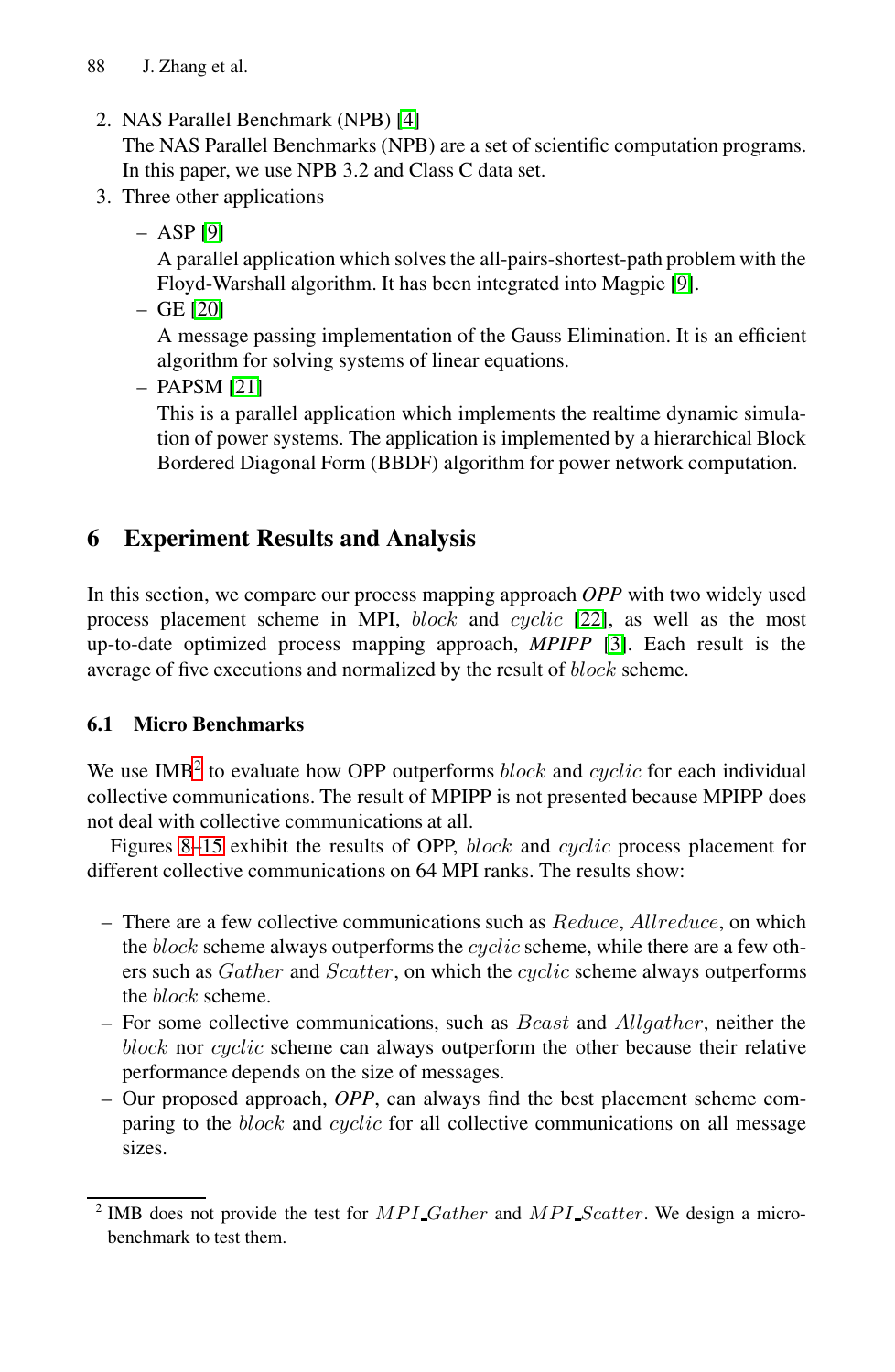

<span id="page-8-0"></span>**Non-Power-of-Two MPI Ranks.** We take a further investigation on process placement for non-power-of-two MPI ranks. Some collective communication algorithms favor more on the situation of the power-of-two MPI ranks because they are symmetric in design, so their performance may degrade when the number of ranks is not power-of-two.

We show how OPP can improve performance in these situations. Due to space limitation , we only take *MPI Allreduce* as an example. Figure 16 exhibits the result of *MPI Allreduce* with 33 MPI ranks.

Figure 16 shows that *OPP* performs significantly better than the *block* and *cyclic* placement schemes for all tested message size. *OPP* is 20*.*4% better than the block placement and 53*.*6% better than the cyclic placement on average.

The result indicates that *OPP* has more benefits for applications with collective communications which require running with non-power-of-two MPI ranks.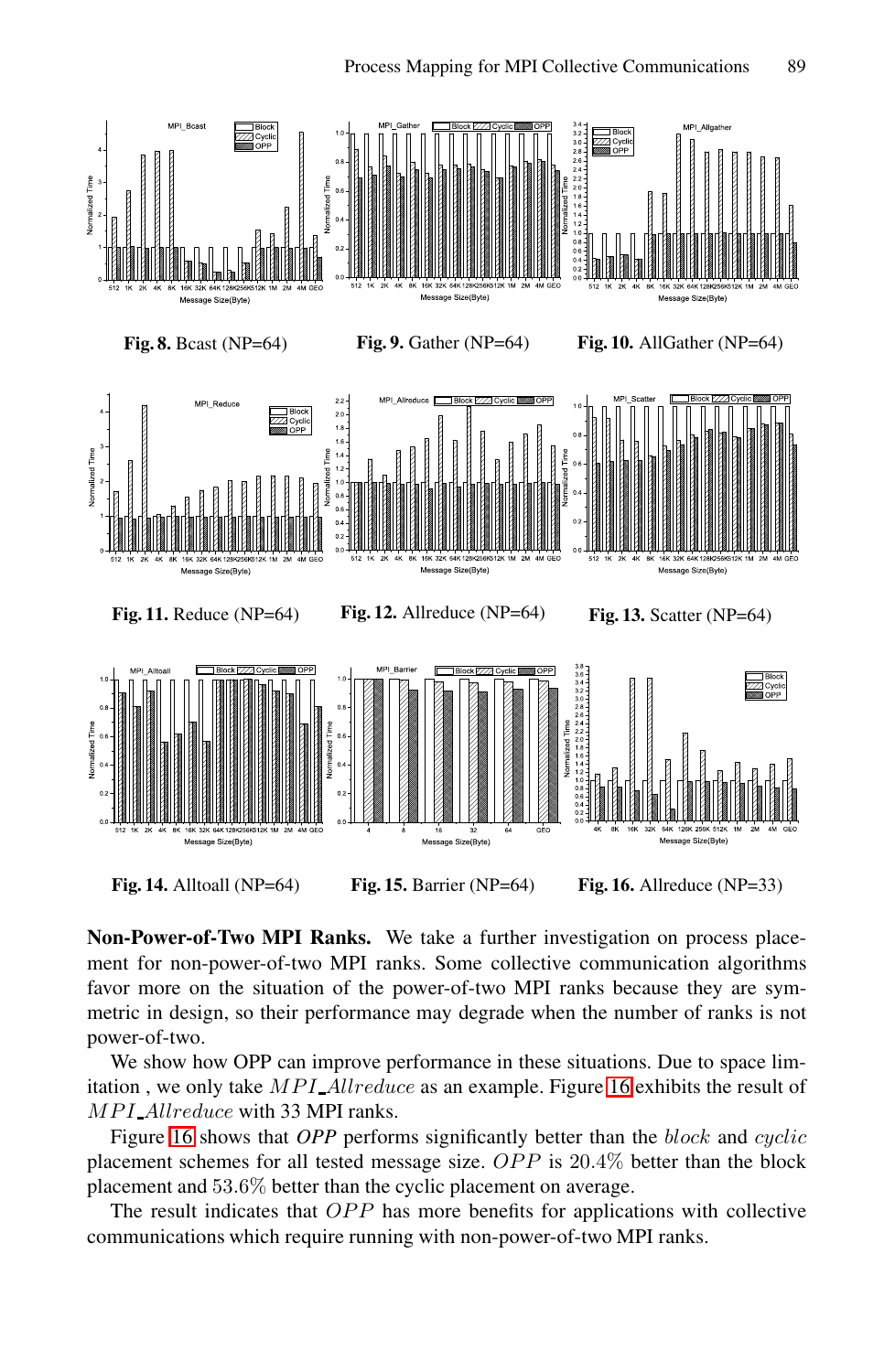# **6.2 NPB and [O](#page-9-0)ther Applications**

In this section, we perform experiments with NPB and three parallel applications, ASP, GE and PAPSM as described in Section 5.2. The results are obtained with 64 MPI ranks except for PAPSM which only supports up to 20 MPI ranks. The results are shown in Table 1. For applications which only contain collective communications, such as *f t*, PAPSM and ASP, performance of MPIPP is not applicable since it can only find optimized placement for point-to-point communications.

By examining the results in Table 1, we can see that:

- For applications dominated by point-to-point communications, such as *bt, cg, sp* and *mg*, both MPIPP and OPP can get better performance than *block* and *cyclic* schemes. MPI and OPP are equally good for this category of applications.
- For applications that only contain collective communications, such as *ft, PAPSM* and *ASP*, MPIPP can not get optimized rank placement because it does not deal with collective communications. So we can only compare OPP with *block* and *cyclic* schemes. We see that OPP shows its capability to find optimized MPI rank placement scheme for this class of applications which can get up to 26% performance gain over the best of block or cyclic schemes.
- *IS* and *GE* are applications that have both point-to-point and collective communications, but are dominated by collective communications. MPIPP decides the MPI rank placement based on the point-to-point communication patterns and get suboptimal placement schemes. MPIPP is 6*.*0% and 5*.*1% worse than the best of *block* or *cyclic* scheme for IS and GE respectively. On the contrary, OPP can find optimized layout for both point-to-point and collective communications, which is 0*.*1% and 19% better in these two applications.

<span id="page-9-0"></span>In summary, OPP shows that it can find optimized MPI process placement for all three classes of parallel applications.

| Name       | Block(s) | Cyclic(s) | $\overline{\text{MPIPP}}(s)$ | OPP(s) | Speedup of OPP vs. Block |
|------------|----------|-----------|------------------------------|--------|--------------------------|
| bt.C.64    | 95.47    | 103.76    | 90.79                        | 90.66  | 1.05                     |
| cg.C.64    | 64.14    | 89.03     | 62.3                         | 62.3   | 1.03                     |
| ep.C.64    | 11.12    | 11.12     | 11.12                        | 11.09  | 1.00                     |
| lu.C.64    | 69.32    | 74.39     | 68.72                        | 68.72  | 1.01                     |
| sp.C.64    | 143.97   | 151.40    | 132.12                       | 132.12 | 1.09                     |
| mg.C.64    | 9.56     | 9.12      | 9.11                         | 9.10   | 1.06                     |
| $i$ s.C.64 | 12.59    | 12.14     | 12.87                        | 12.13  | 1.04                     |
| ft.C.64    | 31.52    | 23.20     | N.A.                         | 22.89  | 1.38                     |
| PAPSM.20   | 15.78    | 19.45     | N.A.                         | 12.54  | 1.26                     |
| GE.64      | 20.83    | 25.14     | 21.89                        | 17.48  | 1.19                     |
| ASP.64     | 55.93    | 50.46     | N.A.                         | 50.16  | 1.11                     |

**Table 1.** The execution time (in seconds) of NPB suite and three parallel programs with different placement schemes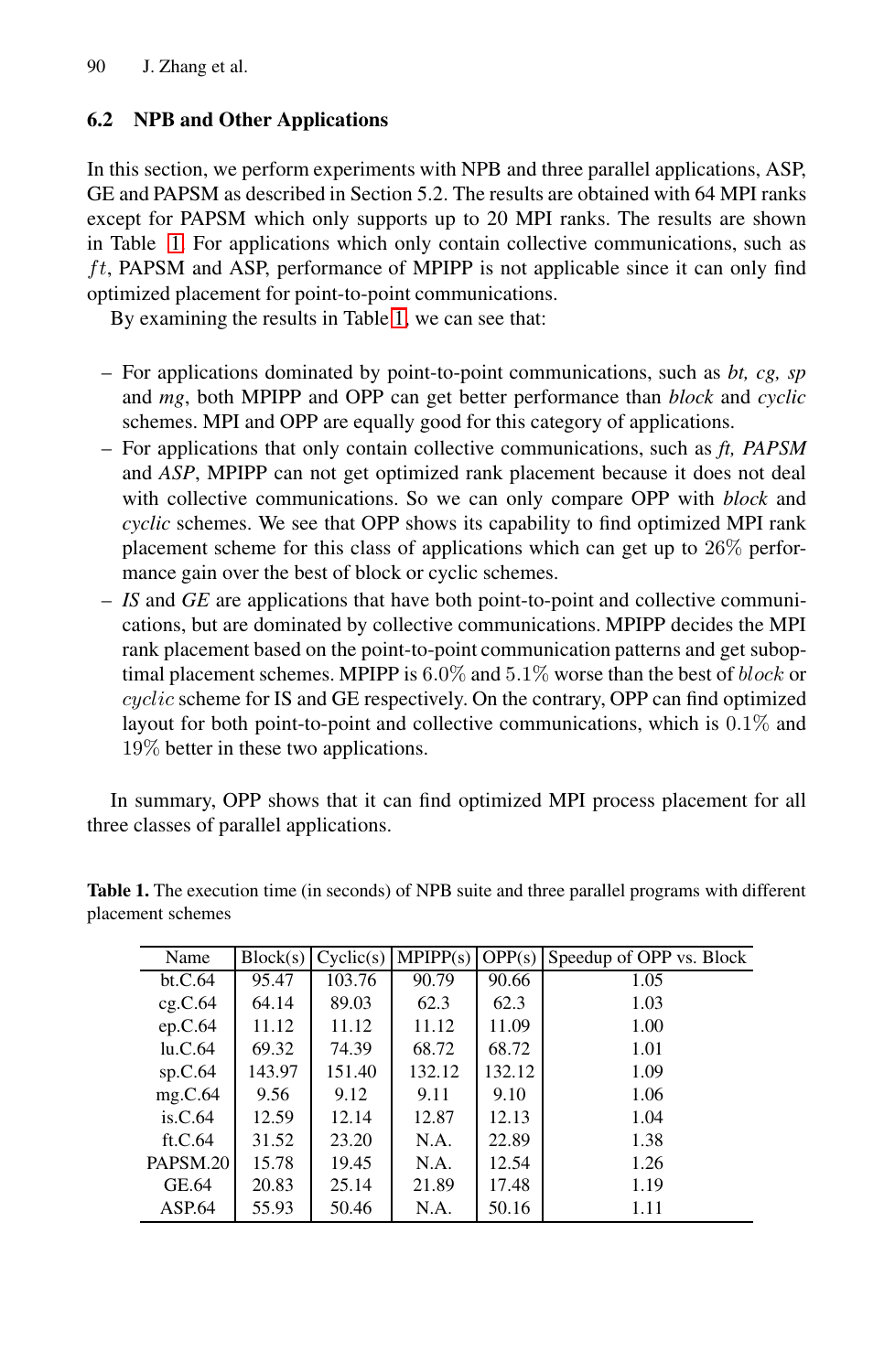# **7 Discussion**

An interesting issue is the interaction between MPI process placement and optimized collective communication implementation. In our current scheme, we first fix the collective communication implementation according to the MPI library, then perform process placement optimization based on this implementation. This is a reasonable choice if we wish our MPI process placement approach to be compatible with existing MPI libraries.

<span id="page-10-2"></span>An alternative approach to deal with this problem is to fix the process placement based on the point-to-point communication pattern of a parallel application first, then determine the optimized collective communication implementation for the given process placement scheme. This approach has the potential of achieving better performance, but loses the compatibility because it only works with MPI libraries which are process placement aware. Nevertheless, we believe this is a promising way to go.

# **8 Conclusions**

In this paper, we argue that it is an important problem to map virtual parallel processes to physical processors (or cores) in an optimized way to get scalable performance due to non-uniform communication cost in modern parallel computers. Existing work either determines optimized process mapping based on point-to-point communication patterns or optimizes collective communications only without awareness of point-to-point communication patterns in parallel applications. Thus they may all fall into sub-optimal placement results.

To solve the problem, we propose a method which first decomposes a given collective communication into a series of point-to-point communications based on its implementation in the MPI library that are used in the target machine. Then we generate the communication patterns of the whole application by aggregating all collective and point-to-point communications in it. We then use a graph partition algorithm to find optimized process mapping schemes.

<span id="page-10-3"></span><span id="page-10-0"></span>We perform extensive experiments on each single MPI collective communications and 11 parallel applications with different communication characteristics. Results show that our method (OPP) can get best results in all cases, and perform significantly better than previous work for applications with both point-to-point and collective communications.

## <span id="page-10-1"></span>**[References](http://www.nas.nasa.gov/Resources/Software/npb.html)**

- [1] Colwell, R.R.: From terabytes to insights. Commun. ACM 46(7), 25–27 (2003)
- [2] Pant, A., Jafri, H.: Communicating efficiently on cluster based grids with MPICH-VMI. In: CLUSTER, pp. 23–33 (2004)
- [3] Chen, H., Chen, W., Huang, J., Robert, B., Kuhn, H.: MPIPP: an automatic profile-guided parallel process placement toolset for SMP clusters and multiclusters. In: ICS, pp. 353–360 (2006)
- [4] NASA Ames Research Center. NAS parallel benchmark NPB, http://www.nas.nasa.gov/Resources/Software/npb.html
- [5] Phinjaroenphan, P., Bevinakoppa, S., Zeephongsekul, P.: A heuristic algorithm for mapping parallel applications on computational grids. In: EGC, pp. 1086–1096 (2005)